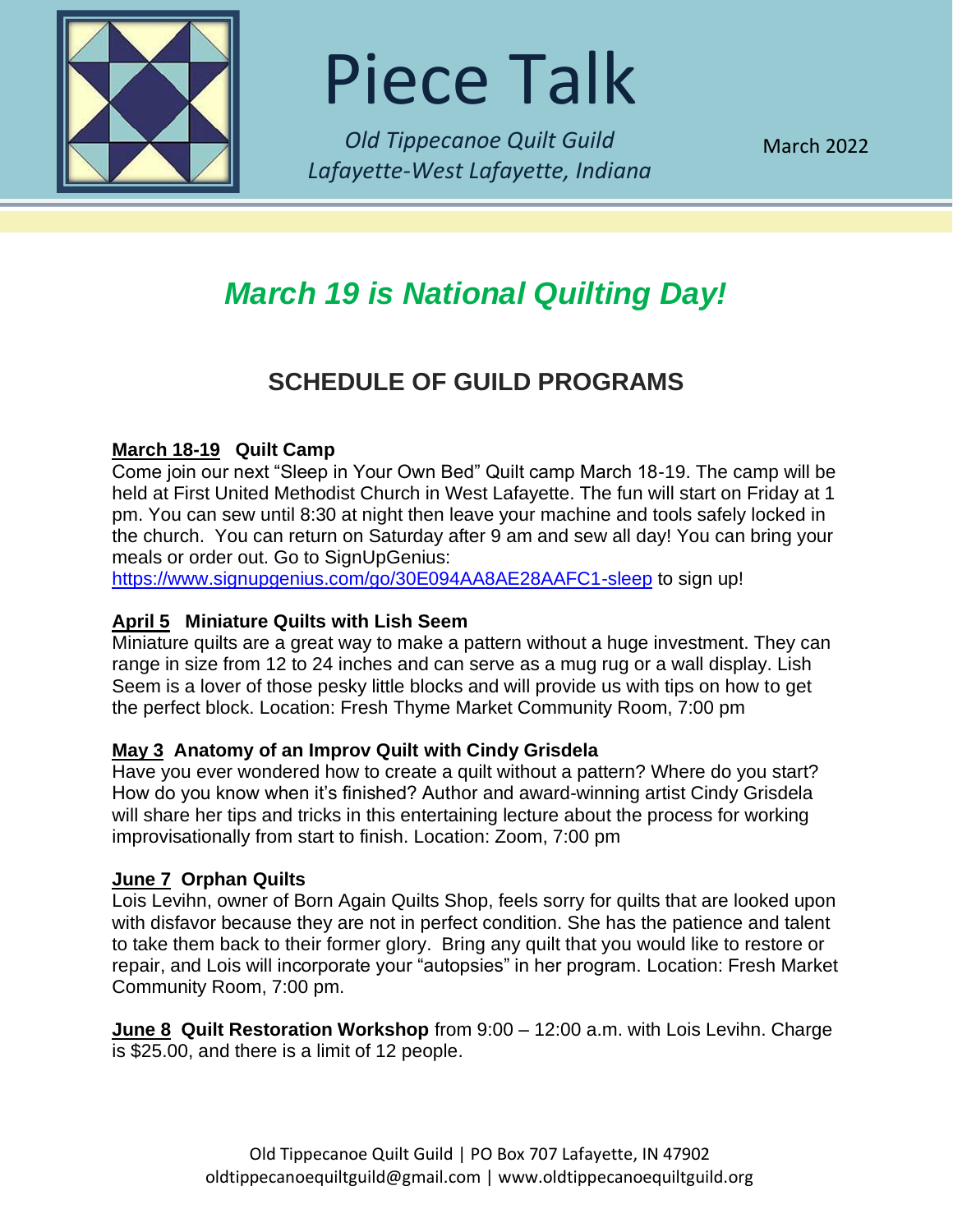### **SPECIAL EVENTS**

**March 5 - June 5, 2022** Visit the Peoria Riverfront Museum to see "Uncovered: Ken Burns Quilt Collection, on loan from Ken Burns, the award-winning documentary filmmaker. The collection showcases 26 quilts from the 1850s to 1940s. Plan your visit at Riverfrontmuseum.org. Peoria Riverfront Museum, 222 SW Washington St, Peoria, IL 61602, Phone: 309.686.7000

**Sept. 8-10, 2022** The Great Wisconsin Quilt Show. Exhibition Hall at the Alliant Energy Center, 1919 Alliance Energy Center Way, Madison, Wisconsin. Visit the website at quiltshow.com.





## **2022 Quilt Challenge**

### **Theme – A Day in the Life of Sunbonnet Sue**

Sue and her friends, like Overall Bill, have been known by many names. She, along with her pets and friends, have been depicted working, playing, going to school, vacationing, enjoying the holidays, and sometimes getting into trouble. Let your imagination place Sue and possibly a few friends and/or a pet on a quilt square and stitch them up to display.

Each OTQG Member is eligible to enter one quilt for the challenge. Any technique can be used such as piecework, applique, photo transfer, embroidery, collage, etc. Your imagination is your guide. Quilt must have 3 layers (backing, batting, top) held together with quilting or tying. Quilt should have a finished edge: either a binding or a facing. Quilt should be a maximum size of 24 x 24 inches. Quilts can be smaller but no less than 12 inches square. The quilt needs a sleeve for hanging and a label on the back.

Quilts need to be finished by the day of the quilt show, but the quilter needs to fill out a registration form when it becomes available. This will allow us to plan the display.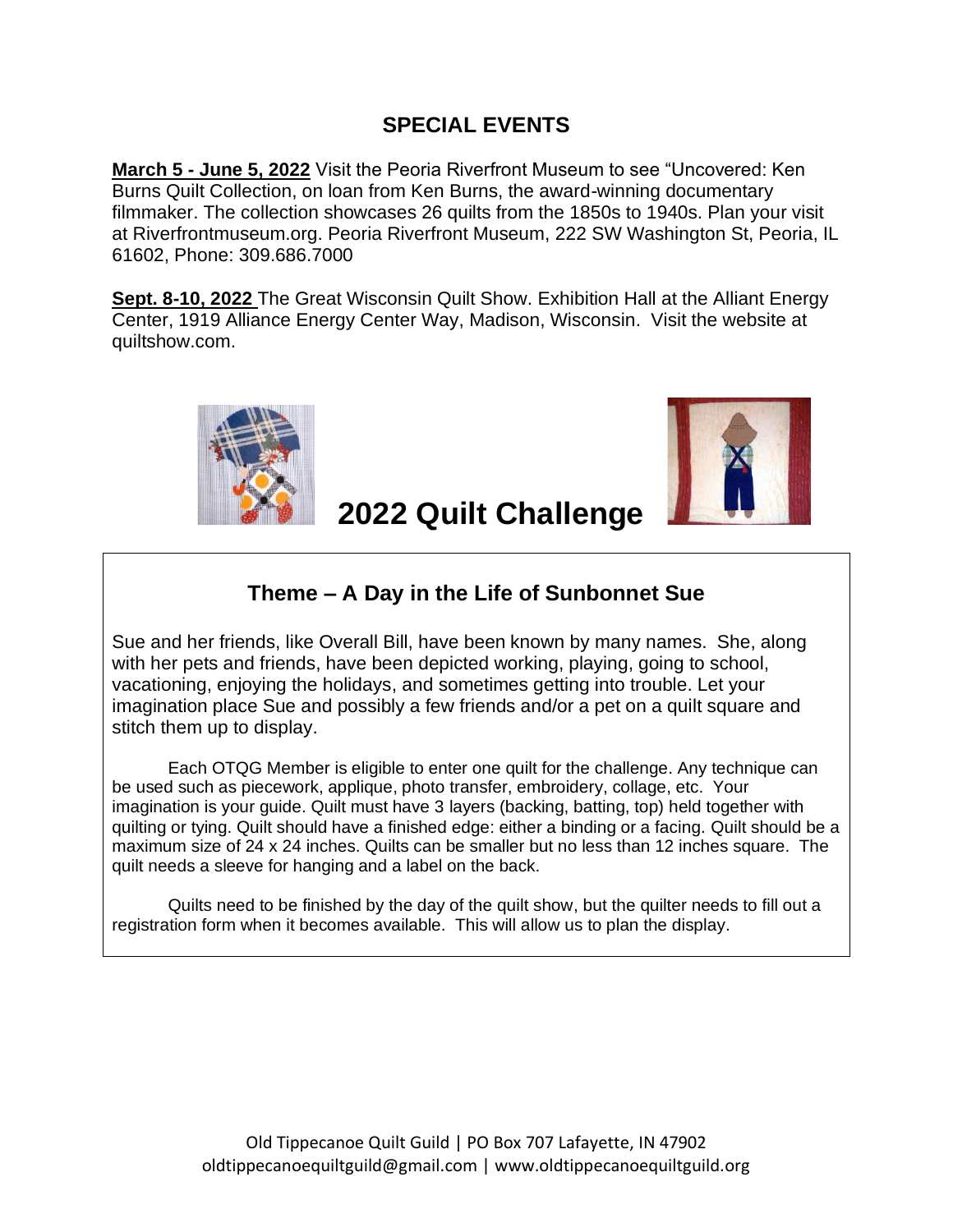## **Quilt Show Primer**

Our next quilt show is coming up **September 17, 2022, at Central Presbyterian Church**. Let's review what members can do to help make our show a success.

--**Make quilts!!** No quilts = no show! We hang all members' quilts and like to have something from everyone if possible. All quilts need a sleeve at least 3" wide attached to the back by sewing or pinning. We have less space than in past shows and may not be able to show all the quilts you want to show. We are working on some other ways to show all these beautiful quilts. If you have done a challenge quilt, a temperature quilt or guild Block of the Month, these will be hung.

--**Sell tickets** to our raffle quilt-this can be a big moneymaker for us, but we need all members to sell! See the quilt at the January meeting! Tickets will be available soon.

--**Work on a committee** for the show. Here is rundown of what you can do. Some jobs are dayof-show jobs, and some last a little longer. ALL members' help is needed for a successful show!

- Plan to help set up the show and take it down-we need lots of help for this!!
- Raffle Quilt-volunteers to sell tickets at the show.
- Publicity- This committee sends notices to nearby guilds, quilt magazines, quilting websites, and quilt shops. They also produce a poster to distribute and anything else they think will promote the show. Contacts with the newspapers and TV and radio stations are desirable as well. **NEED A CHAIRPERSON!**
- Vendor Mall- Needed are people to help at set up and during the show, acting as helpers and hostesses for the vendors.
- Hospitality- Volunteer to be a white glove hostess.
- Quilt Registration- Help register the quilts during set up and return the quilts at takedown.
- Admissions- Volunteer to staff the admission tables the day of the show. **NEED A CHAIRPERSON!**

Trading Post- Donate your extra fabric, patterns, books, sewing related treasures. This is a very successful part of the show. Help set up the Trading Post the night before the show or staff the checkout table during the show. Diane Stott has volunteered to take charge of the Trading Post. Thank you, Diane! She will take donations ahead of time.

Sign-up sheets will be available starting in April. Save the date of September 16-17, 2022 to help make this the best show yet! Contact Andrea Schmidt, 449-4123, with questions or to volunteer.

## **SERVICE PROJECTS**

Old Tippecanoe Quilt Guild | PO Box 707 Lafayette, IN 47902 oldtippecanoequiltguild@gmail.com | www.oldtippecanoequiltguild.org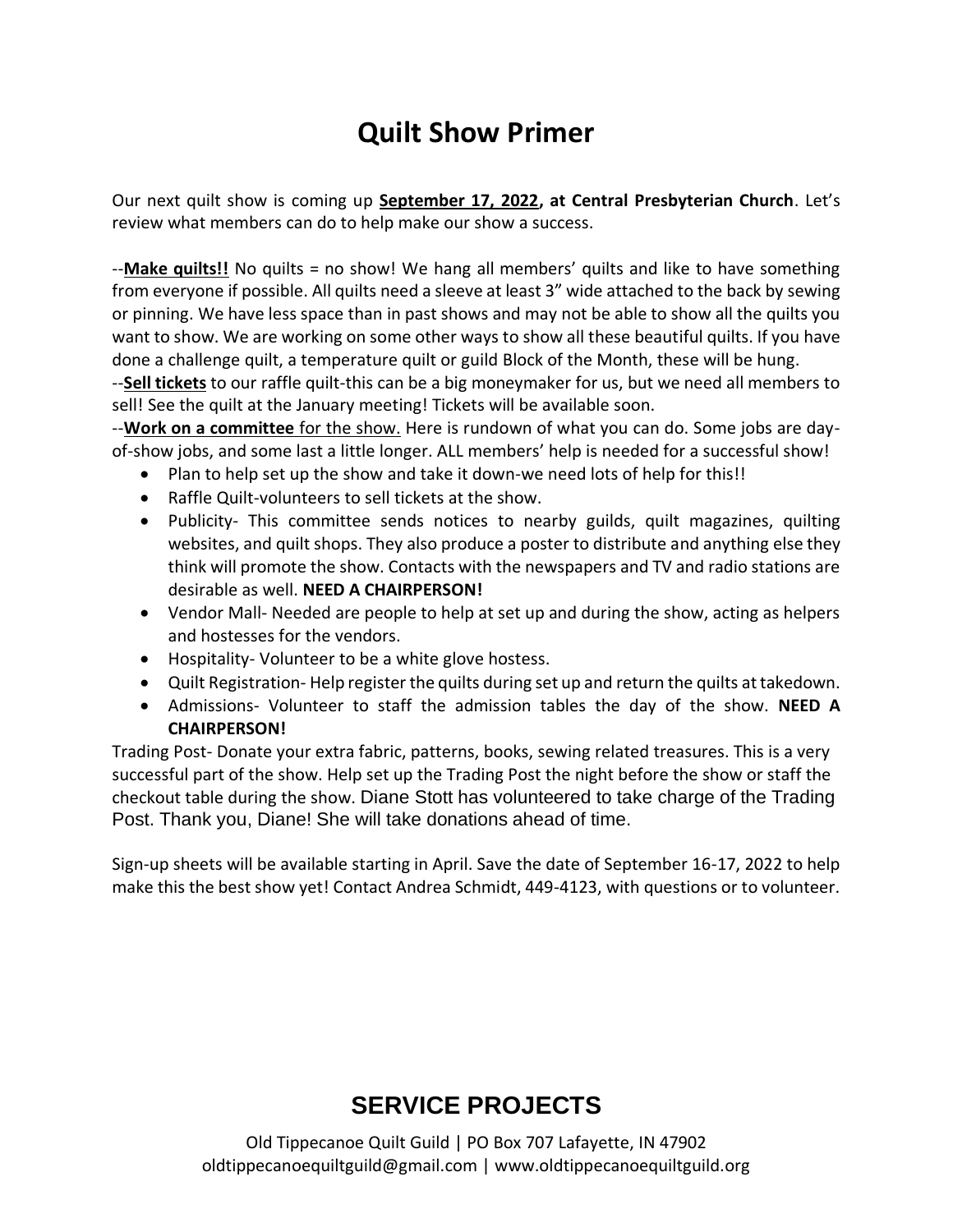### Quilts for Kids

In 2021, Quilts for Kids delivered 1690 quilts, 748 pillowcases, 110 burp cloths, 93 fleece throws,12 bibs, and 9 stockings to children in hospitals, child services, disaster situations, and anywhere else children were in need.

**What you can do:** Quilts can be baby size to twin-size. Pillowcases are also accepted. They prefer that the quilts are finished. Machine quilting and machine binding are required. Contact person: Barbara Tourney, 765-414-1432, [Btourney1@gmail.com,](mailto:Btourney1@gmail.com) [www.quiltsforkids.org.](http://www.quiltsforkids.org/) Meets second Saturdays at Christ United Methodist Church, 3610 S. 18th Street.

#### YWCA Domestic Abuse Shelter

We make quilts of varying sizes for the shelter to give to families when they leave. *What you can do:* donate tops we can finish, donate finished quilts, donate batting or fabric, or come help on workdays to layer, turn, tie, or machine quilt, bind, and label the quilts. The guild donates batting for these quilts. Size: at least 35x50 inches. Currently not meeting in person, but tops, quilts, and donated supplies can be dropped off to Andrea. We need backings! Contact person: Andrea Schmidt, 765-449-4123. [andrea\\_schmidt\\_220@comcast.net.](mailto:andrea_schmidt_220@comcast.net)

### NICU Quilts

We make 30-36" square quilts for babies in the Neonatal Intensive Care Unit (NICU) at both area hospitals. These quilts are any pattern and backed with flannel. We also make yarn hats for preemies.

*What you can do:* donate finished quilts or tops, donate flannel, or come to help make the quilts. The guild donates batting for these quilts.

Size: 30" square to 36" square. Flannel backing. No invisible thread. Binding must be machine stitched down; no handwork.

Workdays: First and third Mondays at Immanuel United Church of Christ, 1526 S. 18<sup>th</sup> Street, Lafayette, 9:30 am to 2:00 pm. Contact person: Carol Baker, 765-413-8954.

#### Quilts of Valor (QOV)

This is a national program. Quilters make lap quilts in patriotic colors to be given to military veterans in recognition of their service.

**What you can do:** Make a quilt using red, white, and blue fabrics in any pattern and style. No florals, please. Preferred size is 60x72", but smaller quilts are considered. Give the quilt to the guild for distribution or donate it yourself to a friend or family member. If you donate it yourself, please let the QOV coordinator know. The guild donates batting for these quilts. Contact person: Vicki Schmidt, 765-491-2150. [vicki.schmidt50@gmail.com.](mailto:vicki.schmidt50@gmail.com)

Cat Bags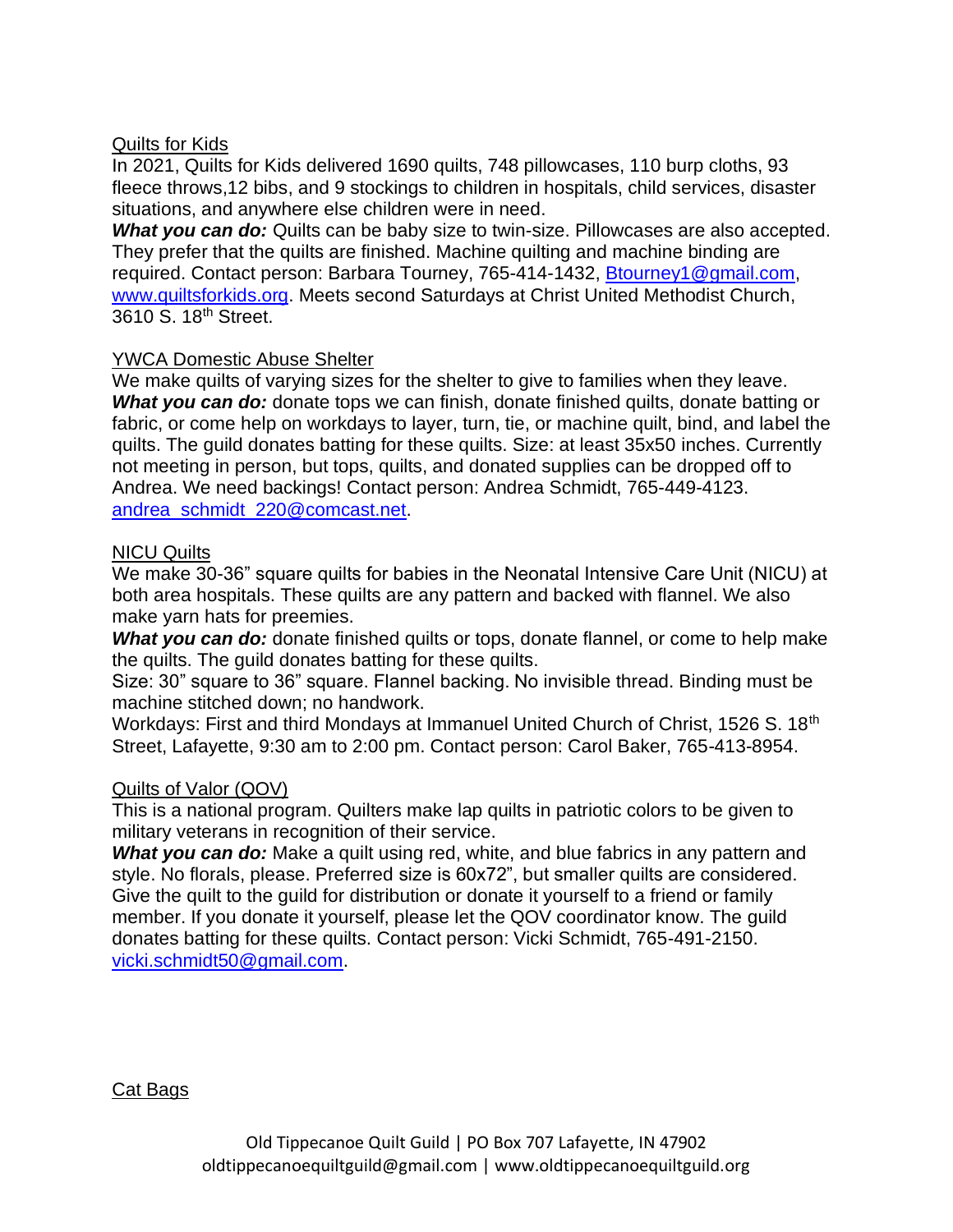We make pillowcase-sized bags to hold scraps of fabric and batting that make cozy beds for cats. We give them to various cat rescue organizations to use in their cat cages. They also give to the beds to the new owners when the cats are adopted. *What you can do:* Make a bag out of any non-double-knit fabric, 18-20" wide to 24-28" long. Fill it with scraps until it is about three quarters full, then sew it shut. Bring it to any meeting, and it will be donated, or take it to the shelter or vet's office and report to the guild.Contact person: Andrea Schmidt, 765-449-4123. [andrea\\_schmidt\\_220@comcast.net.](mailto:andrea_schmidt_220@comcast.net)

#### Quilters United

Makes quilts for children in need.

**What you can do:** Quilts can be baby size to twin-size. Pillowcases are also accepted. They prefer that the quilts are finished. Machine quilting and machine binding are required. Contact person: Cathy Case, 765-337-6454. Meets second Saturdays at Bethany Presbyterian Church.

### **QUILT GUILD MEMBERS WITH LONG ARM QUILTING BUSINESSES**

Julie Herber, [simplylovequilting@gmail.com,](mailto:simplylovequilting@gmail.com) 765-237-9367 Amy Martin, [peacefulquilts@gmail.com,](mailto:peacefulquilts@gmail.com) 765-205-2746 Ruthie Wasmuth, [www.ruthiesquilting.com,](http://www.ruthiesquilting.com/) 765-714-4292, 1000 Sagamore Pkwy. North, Ste. 202

### **BATTING**

Did you know that the Guild sells batting? We can order single packages of Quilter's Dream Batting if you would like to purchase some for personal use through the guild. Call Andrea Schmidt at 765-449-4123 or email the guild address ([oldtippecanoequiltguild@gmail.com](mailto:oldtippecanoequiltguild@gmail.com)) for purchase! If you are making a quilt for the Women's Shelter, NICU, or Quilts of Valor, Low Loft batting is free

#### **OFFICERS and COORDINATORS**

President: Andrea Schmidt Vice President: Barbara Tourney Secretary: Shelley Woloshuk Treasurer: Jan Overton Program Coordinator: Vicki Schmidt Newsletter Editor: Marianne Blickenstaff

### **SHOPS JUST A HOP, STITCH, AND JUMP AWAY**

Old Tippecanoe Quilt Guild | PO Box 707 Lafayette, IN 47902 oldtippecanoequiltguild@gmail.com | www.oldtippecanoequiltguild.org